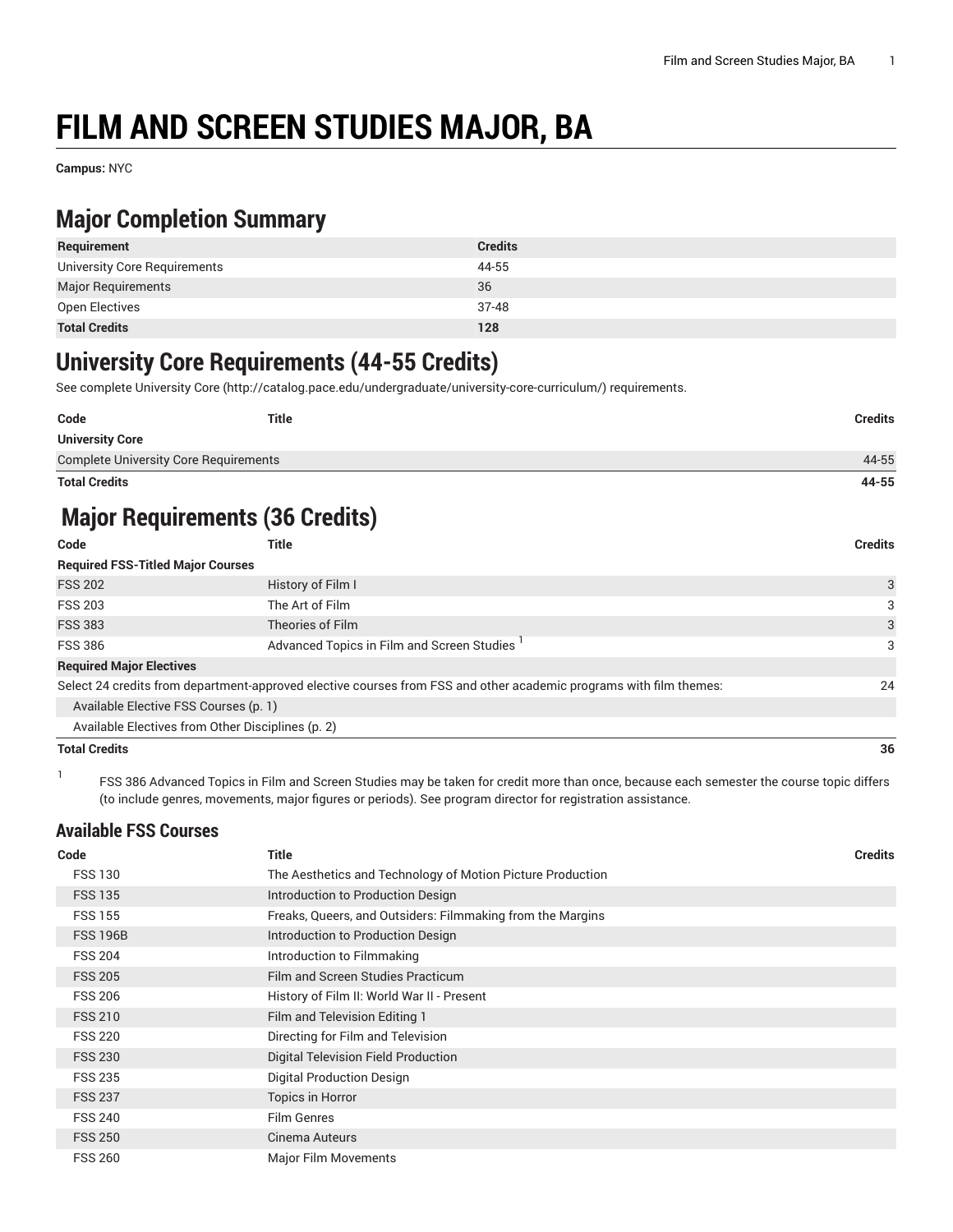| <b>FSS 268</b>  | Film and Revolution: World Cinemas                    |
|-----------------|-------------------------------------------------------|
| <b>FSS 270</b>  | Cinematic Spaces                                      |
| <b>FSS 275</b>  | Race and Representation                               |
| <b>FSS 2800</b> | History of Writing for the Screen                     |
| <b>FSS 296C</b> | Topic: History of the Documentary                     |
| <b>FSS 296H</b> | Topic: Film Auteurs of NYC                            |
| <b>FSS 296S</b> | Topic: Special Effects and the Cinema                 |
| <b>FSS 296U</b> | Topic: Film and Television Editing I                  |
| <b>FSS 301</b>  | Filmmaking: Image and Sound                           |
| <b>FSS 310</b>  | Editing for Film and Television 2                     |
| <b>FSS 330</b>  | <b>Writing for Television</b>                         |
| <b>FSS 345</b>  | Hip-Hop Cinema and Visual Culture                     |
| <b>FSS 393</b>  | Internship in Film and Screen Studies                 |
| <b>FSS 395</b>  | Independent Study in Film & Screen Studies            |
| <b>FSS 395A</b> | Independent Study in Film & Screen Studies (A)        |
| <b>FSS 396A</b> | <b>Creative Projects in Film History</b>              |
| <b>FSS 405</b>  | Film and Screen Studies Advanced Production Practicum |
|                 |                                                       |

### <span id="page-1-0"></span>**Available Electives from Other Disciplines**

| Code                       | <b>Title</b>                                        | <b>Credits</b> |
|----------------------------|-----------------------------------------------------|----------------|
| <b>Available Electives</b> |                                                     |                |
| <b>AMS 200</b>             | Introduction to Critical Race and Ethnicity Studies |                |
| <b>AMS 296C</b>            | Topics: Entertaining America's Children             |                |
| <b>ANT 101</b>             | Introduction to Anthropology <sup>1</sup>           |                |
| <b>ANT 216</b>             | African Diaspora Through Film                       |                |
| <b>ANT 296Q</b>            | Topic: Middle East through Film                     |                |
| <b>ART 153</b>             | Introduction to Photography                         |                |
| <b>ART 160</b>             | Digital Photography I                               |                |
| <b>ART 174</b>             | Picturing Art in Film and Video                     |                |
| <b>ART 176</b>             | <b>Visual Literacy</b>                              |                |
| <b>ART 186</b>             | Digital Design I                                    |                |
| <b>ART 225</b>             | <b>Stop Motion Animation</b>                        |                |
| <b>ART 228</b>             | Photography II: Color                               |                |
| <b>ART 245</b>             | Art History: History of Photography                 |                |
| <b>ART 253</b>             | Photography II: Black and White                     |                |
| <b>ART 287</b>             | Digital Design II                                   |                |
| <b>ART 288</b>             | Mobile Media: City as Screen                        |                |
| <b>ART 289</b>             | Video I                                             |                |
| <b>ART 296D</b>            | Computer Design: Adobe Illustrator                  |                |
| <b>ART 350</b>             | Special Topics in Advanced Photography              |                |
| <b>ART 351</b>             | Digital Photography 2                               |                |
| <b>ART 356</b>             | Photography III: Experimental Photography           |                |
| <b>ART 380</b>             | <b>Computer Illustration</b>                        |                |
| <b>COS 113</b>             | Media, Culture, and Society                         |                |
| COS 114                    | Introduction to Mass Media                          |                |
| <b>COS 243</b>             | Comics, Cartoons and the American Conversation      |                |
| <b>COS 244</b>             | <b>Digital Cultures</b>                             |                |
| <b>COS 245</b>             | <b>Communication and Popular Culture</b>            |                |
| COS 312                    | Introduction to Cultural Studies                    |                |
| <b>COS 335</b>             | Media and Gender                                    |                |
| COS 336                    | Propaganda                                          |                |
| <b>ENG 201</b>             | Writing in the Disciplines                          |                |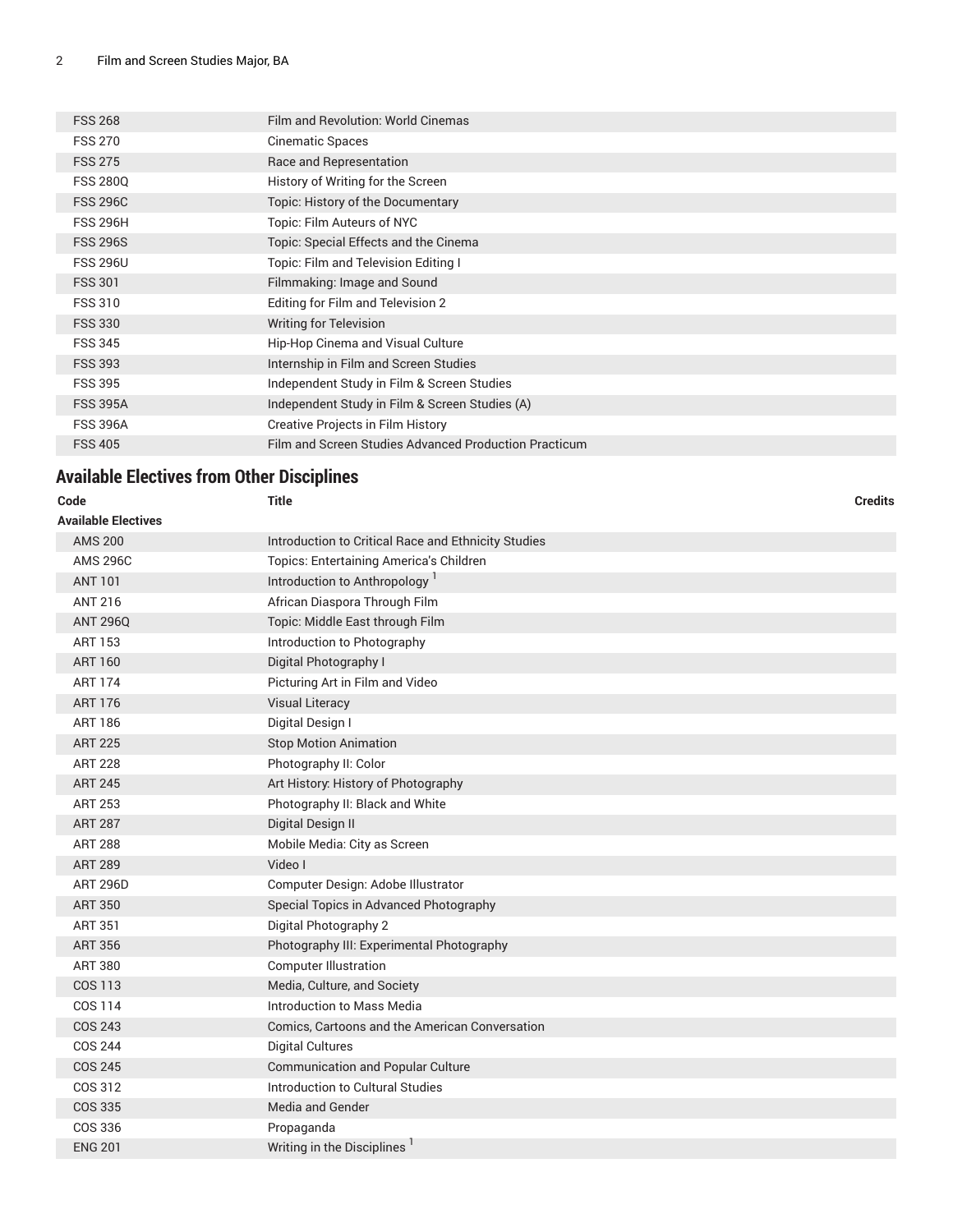| <b>ENG 223E</b> | Creative Writing: Film Scenario                                                              |
|-----------------|----------------------------------------------------------------------------------------------|
| <b>ENG 317</b>  | Screenwriting                                                                                |
| <b>ENG 323</b>  | <b>Advanced Screenwriting</b>                                                                |
| <b>ENG 326B</b> | Topics in Professional Writing: TV Scriptwriting                                             |
| <b>FRE 154</b>  | Topics: From French Literature in Translation                                                |
| <b>FRE 161</b>  | The French Speaking World Seen Through Its Films                                             |
| <b>FRE 319</b>  | Introduction to French Cinema                                                                |
| <b>FRE 380C</b> | Seminar. French Literature and Film                                                          |
| GLA 213         | Topic: Unity and Disunity: History of South Korean Cinema                                    |
| <b>GLA 214</b>  | Japanese Manga & Anime: History of Asian Media                                               |
| <b>HIS 217</b>  | Modern East Asia in Film                                                                     |
| <b>HIS 297F</b> | Topic: Of Swords and Cherry Blossoms: Samurai Images Past and Present                        |
| <b>ITA 1541</b> | Topic: Italian Cinema                                                                        |
| <b>INT 196S</b> | Urban Social Photography                                                                     |
| <b>INT 198H</b> | Computers and the Surveillance Society                                                       |
| <b>INT 198K</b> | <b>Gender and Television</b>                                                                 |
| <b>INT 296Q</b> | Topic: The City in Film, Literature and Social Theory                                        |
| <b>INT 297A</b> | Hong Kong and Bollywood: Globalization of Asian Cinema                                       |
| <b>INT 297X</b> | Media and the Politics of War                                                                |
| <b>INT 298A</b> | The Biology of Science Fiction Film                                                          |
| <b>INT 298Y</b> | Lords, Ladies, and Avatars: the Middle Ages in Art, Literature, and Second Life              |
| <b>INT 299K</b> | Disability Stories through Film and Media                                                    |
| <b>ITA 380E</b> | From the Page to the Screen: Transforming Italian Literature and Film                        |
| <b>JPN 154</b>  | Topic: Modern Japanese Literature and Film in English Translation                            |
| <b>JPN 154C</b> | Topic: Japanese Culture Through Film                                                         |
| <b>JPN 154F</b> | Topic: Love and Marriage in Japanese Literature and Film                                     |
| <b>LAS 210</b>  | Luz, Camara, Accion! : Film as Mirror of Social Change in Latin American History and Culture |
| <b>LIT 341</b>  | Selfies, Literature and the Visual                                                           |
| <b>LIT 348</b>  | Literature and Film                                                                          |
| <b>LIT 348B</b> | Literature and Film: Ambiguous Discourse in Film and Literature                              |
| LIT 360         | Shakespeare on Film                                                                          |
| <b>MCA 220</b>  | The Making of a Motion Picture                                                               |
| <b>MCA 252</b>  | <b>Media Production I</b>                                                                    |
| <b>MCA 353</b>  | <b>Media Production II</b>                                                                   |
| MCA 354         | Producing Corporate Video                                                                    |
| <b>MCA 356</b>  | Digital Editing Workshop I - Introduction                                                    |
| <b>MCA 358</b>  | Digital Editing Workshop II - Advanced                                                       |
| <b>MCA 360</b>  | Screenwriting                                                                                |
| <b>MCA 370</b>  | Producing the Documentary                                                                    |
| <b>MCA 396D</b> | <b>Topic: Advanced Production II</b>                                                         |
| <b>MCA 396M</b> | <b>Topic: Advanced Production</b>                                                            |
| <b>MCA 397F</b> | Topic: From Script to Screen                                                                 |
| <b>MCA 498</b>  | Directing                                                                                    |
| <b>MCA 499C</b> | Seminar in Media and Communication Arts: The Documentary Film                                |
| <b>MCA 499F</b> | Seminar in Media and Communication Arts: The Science Fiction Film                            |
| <b>PAFT 111</b> | Acting For Film and Television                                                               |
| <b>PAFT 211</b> | Acting For Film and Television III                                                           |
| <b>PAFT 271</b> | Film Script Analysis                                                                         |
| <b>PAFT 272</b> | <b>Television Script Analysis</b>                                                            |
| <b>PAFT 372</b> | Television History for BFA in Film Television, Commercials and Voice Overs                   |
| <b>PAGE 357</b> | Acting For Film and Television                                                               |
| PAGE 396D       | <b>Topic: Script Analysis</b>                                                                |
|                 |                                                                                              |